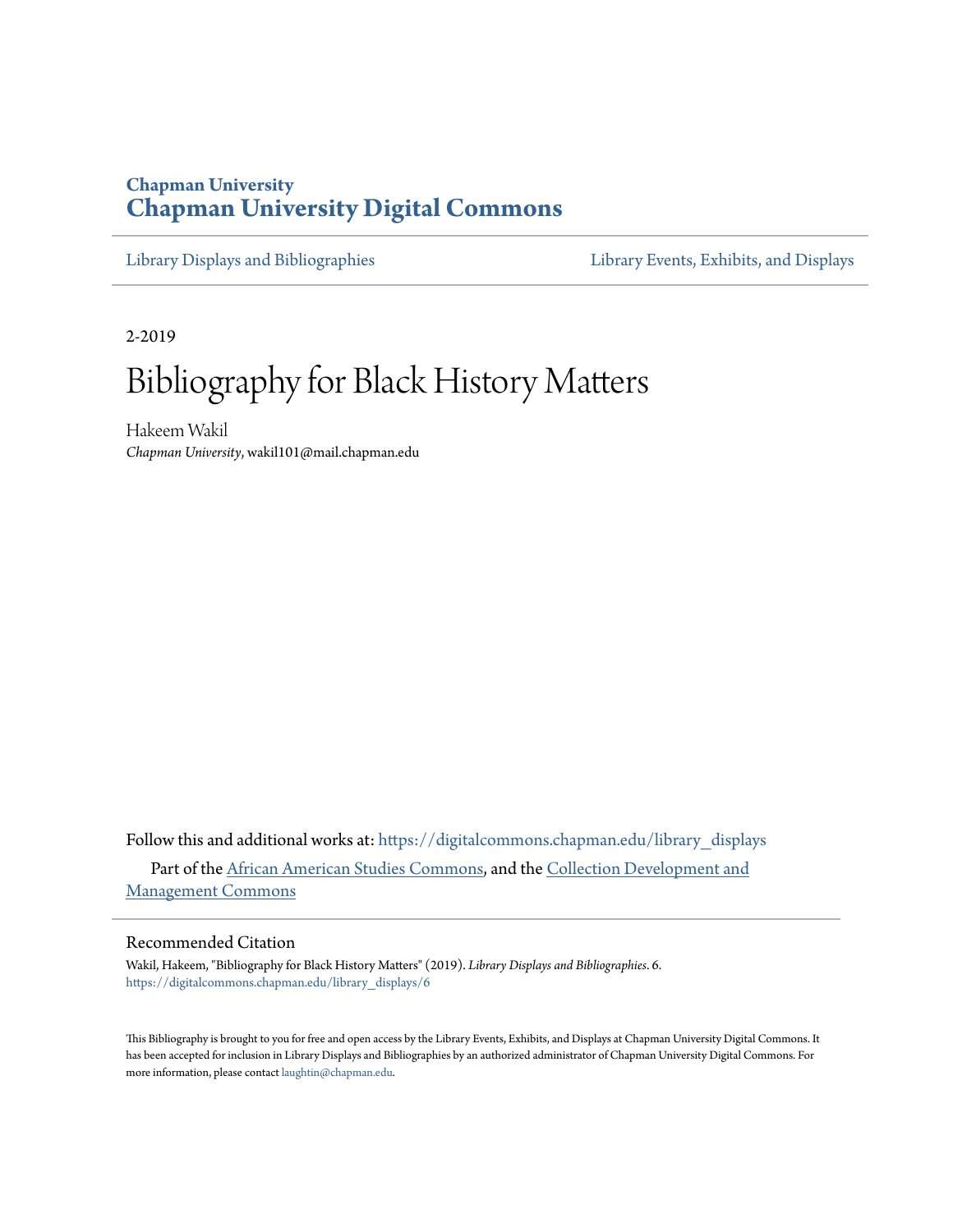## *Black History Matters*

*A display in honor of Black History Month Curated by Hakeem Wakil, '20*

## *Afro-American women of the South and the advancement of the race, 1895-1925*

Cynthia Neverdon-Morton Call Number: E185.86 .N48 1991 2<sup>nd</sup> Floor Humanities Library

## *Angela Davis : an autobiography*

Angela Davis Call Number: E185.97.D23 A3 1988 2<sup>nd</sup> Floor Humanities Library

## *Assata : an autobiography*

Assata Shakur Call Number: E185.97.D23 A3 1988 2<sup>nd</sup> Floor Humanities Library

## *The autobiography of Malcolm X*

Malcolm X Call Number: E185.97.L5 A3 1992b 2<sup>nd</sup> Floor Humanities Library

## *Black cadet in a White bastion : Charles Young at West Point*

Brian G. Shellum Call Number: E185.97.Y63 S53 2006 2<sup>nd</sup> Floor Humanities Library

## *Black in White America*

Leonard Freed Call Number: E185.86 .F76 2010 2<sup>nd</sup> Floor Humanities Library

## *The Black Panthers : vanguard of the revolution [videorecording]*

Written, produced, and directed by Stanley Nelson Call Number: E185.615 .B54647 2016 2<sup>nd</sup> Floor Humanities Library

## *Black stats : African Americans by the numbers in the twenty-first century*

Monique W. Morris Call Number: E185.86 .M637 2014 2<sup>nd</sup> Floor Humanities Library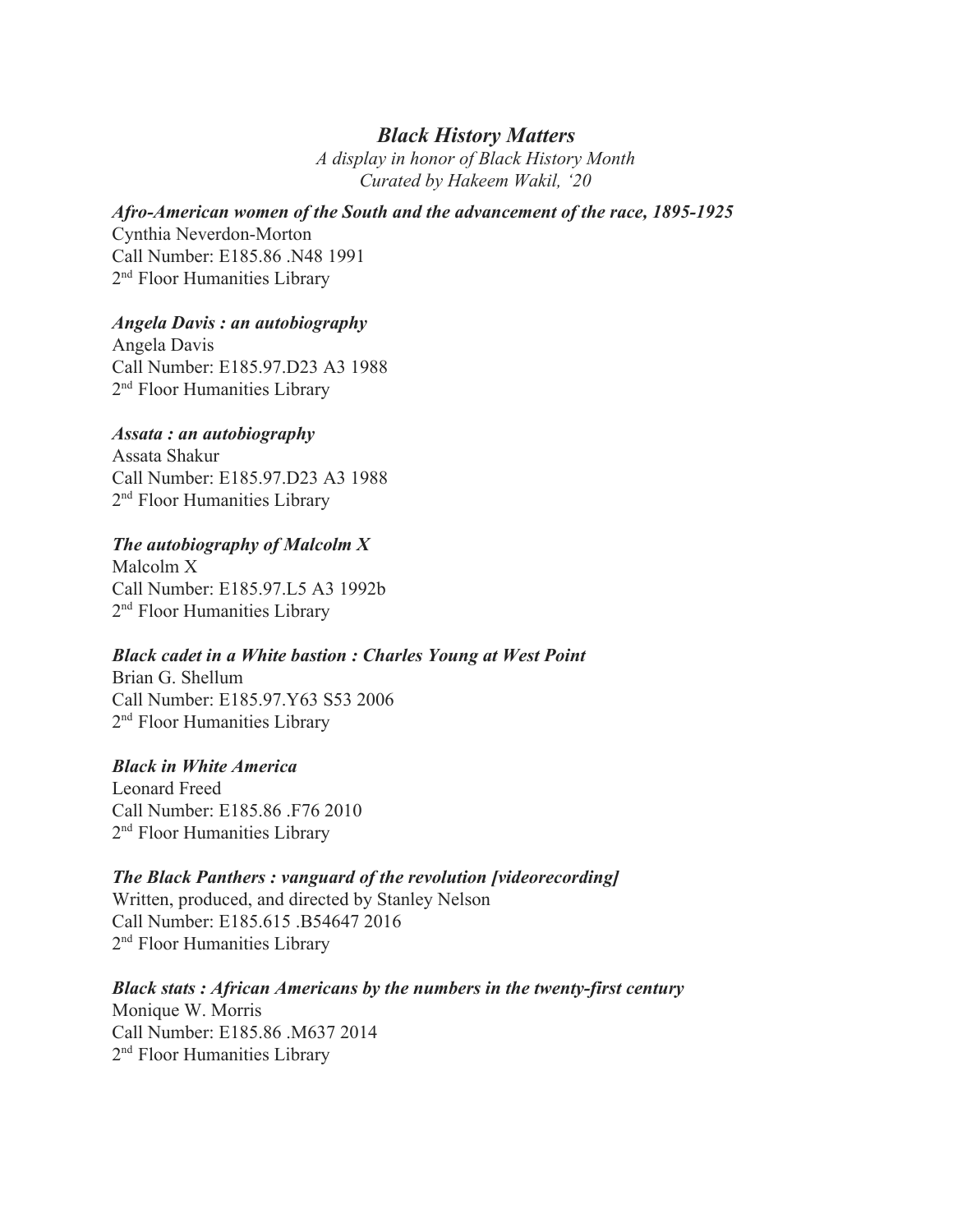#### *Blackness visible : essays on philosophy and race*

Charles W. Mills Call Number: E185.615 .M54 1998 2<sup>nd</sup> Floor Humanities Library

## *Bone Black : memories of girlhood*

Bell Hook Call Number: E185.97.H77 A3 1996 2<sup>nd</sup> Floor Humanities Library

## *Booker T. Washington rediscovered*

Michael Scott Bieze and Marybeth Gasman Call Number: E185.97.W4 B673 2012 2<sup>nd</sup> Floor Humanities Library

*Charles S. Johnson : leadership beyond the veil in the age of Jim Crow* Patrick J. Gilpin, Marybeth Gasman Call Number: E185.97.J66 G55 2003 2<sup>nd</sup> Floor Humanities Library

## *Divine discontent : the religious imagination of W.E.B. Du Bois*

Jonathon S. Kahn Call Number: E185.97.D73 K34 2011 2<sup>nd</sup> Floor Humanities Library

## *Dreams from my father : a story of race and inheritance*

Barack Obama Call Number: E185.97.O23 A3 2004 2<sup>nd</sup> Floor Humanities Library

*Freedom in the family : a mother-daughter memoir of the fight for civil rights* Tananarive Due and Patricia Stephens Due Call Number: E185.97.D76 D84 2004 2<sup>nd</sup> Floor Humanities Library

# *Freedom's sword : the NAACP and the struggle against racism in America, 1909-1969*

Gilbert Jonas Call Number: E185.5.N276 J66 2007 2<sup>nd</sup> Floor Humanities Library

## *The Huey P. Newton reader*

David Hilliard and Donald Weise Call Number: E185.97.N48 A28 2002 2<sup>nd</sup> Floor Humanities Library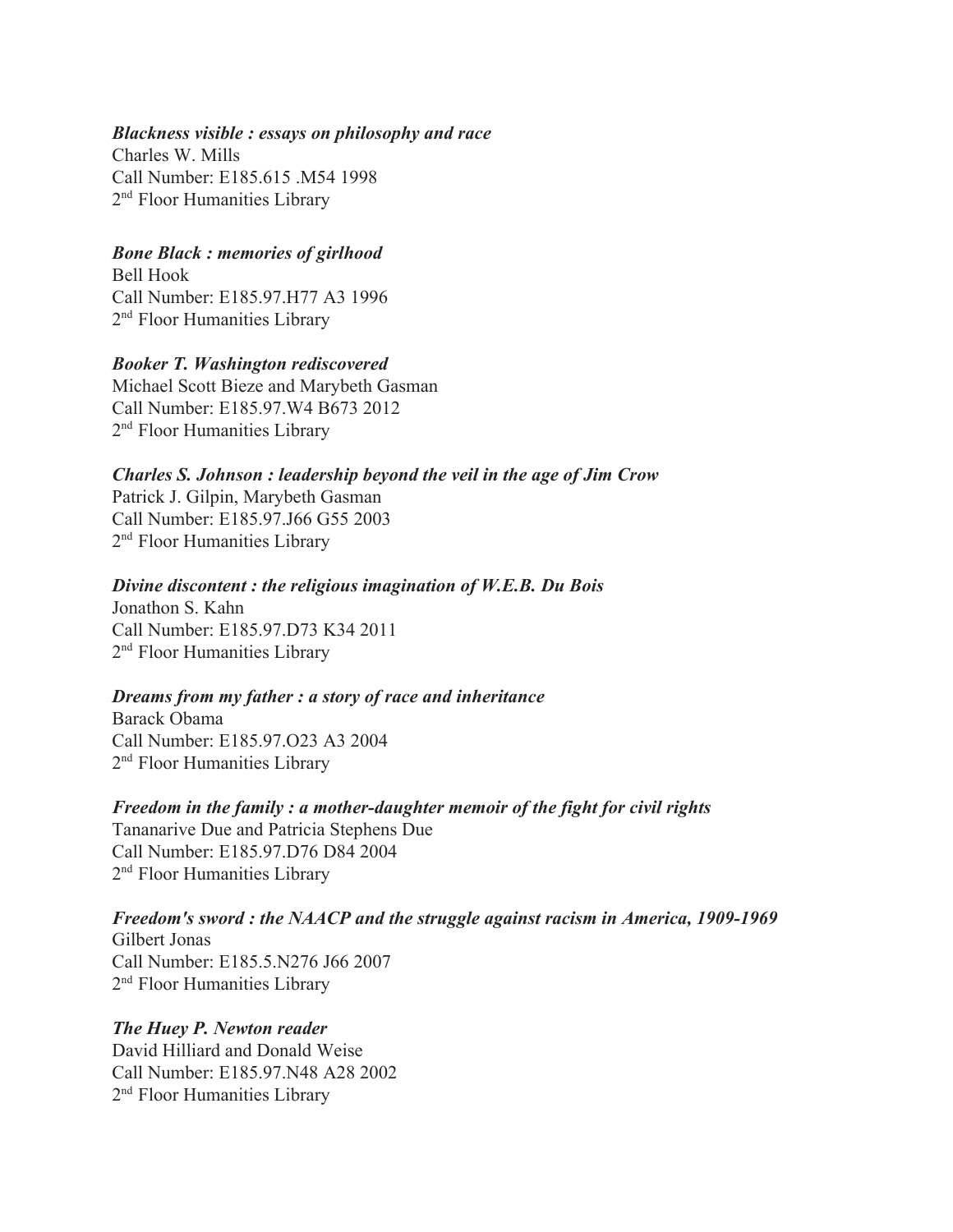## *I am not your Negro [videorecording]*

Directed by Raoul Peck / from texts by James Baldwin Call Number: E185.61 .B196 2017 2<sup>nd</sup> Floor Humanities Library

## *I am the greatest : the best quotations from Muhammad Ali*

Karl Evanzz Call Number: GV1132.A44 A36 2002 2<sup>nd</sup> Floor Social Sciences Library

#### *Ida B. Wells: a passion for justice [videorecording]*

Produced by William Greaves, Louise Archambault Call Number: E185.97 .W55 I322 2004 2<sup>nd</sup> Floor Humanities Library

#### *Jackie Robinson : a biography*

Arnold Rampersad Call Number: GV865.R6 R34 1998 2<sup>nd</sup> Floor Social Sciences Library

#### *King's Dream*

Eric J. Sundquist Call Number: E185.97.K5 S864 2009 2<sup>nd</sup> Floor Humanities Library

## *Letter to Jimmy : (on the twentieth anniversary of your death)*

Alain Mabanckou Call Number: PS3552.A45 Z7813 2014 2<sup>nd</sup> Floor Humanities Library

# *Measuring the Harlem Renaissance : the U.S. Census, African American identity, and*

*literary form* Michael Soto Call Number: PS153.N5 S6465 2016 2<sup>nd</sup> Floor Humanities Library

#### *Narrative of Sojourner Truth*

Margaret Washington Call Number: E185.97.T8 G55 1993 2<sup>nd</sup> Floor Humanities Library

## *The new H.N.I.C. : the death of civil rights and the reign of hip hop* Todd Boyd Call Number: E185.86 .B649 2002 2<sup>nd</sup> Floor Humanities Library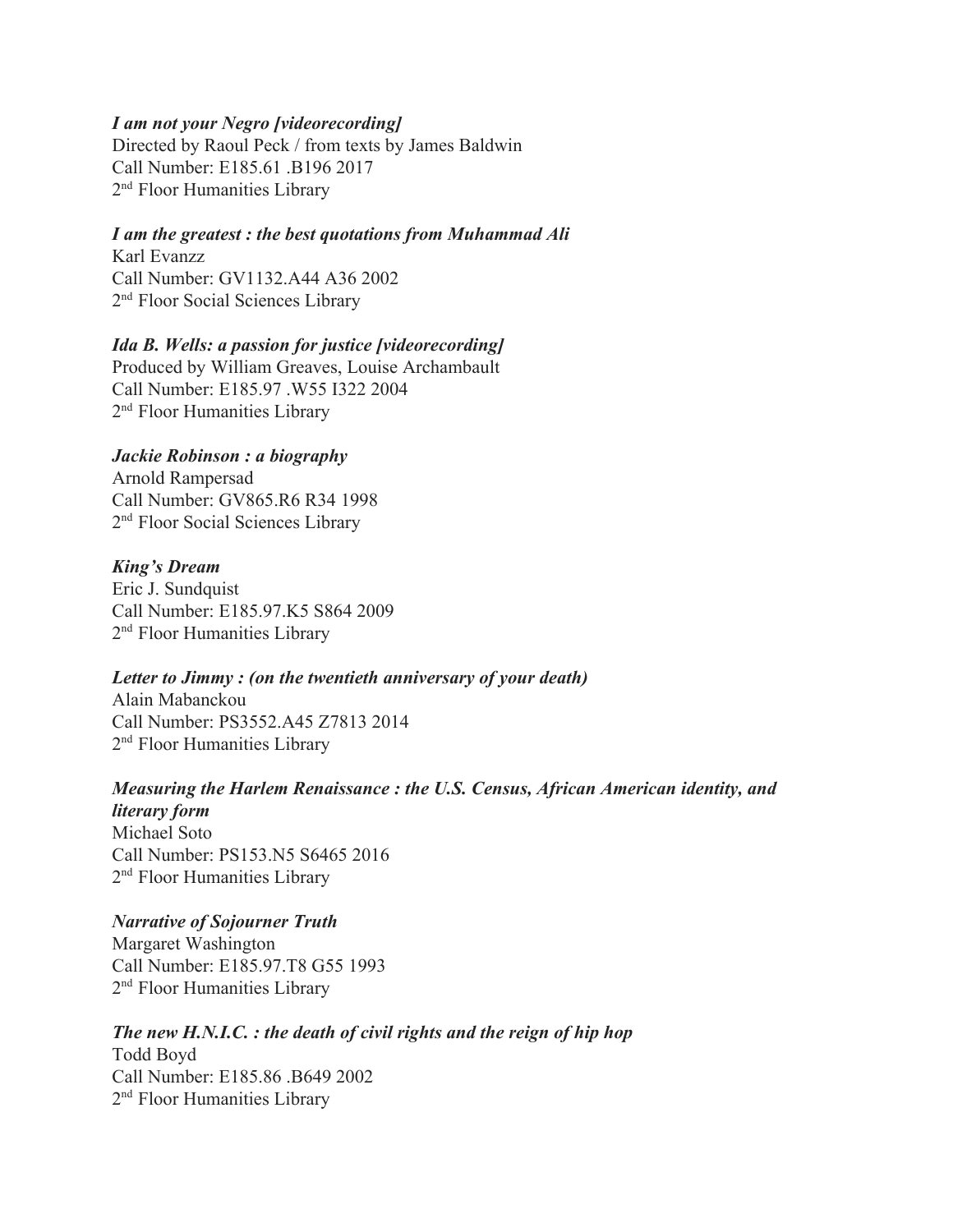## *The political thought of Frederick Douglass : in pursuit of American liberty*

Nicholas Buccola Call Number: E449.D75 B83 2012 2<sup>nd</sup> Floor Humanities Library

## *Reparations for slavery : a reader*

Ronald P. Salzberger and Mary C. Turck Call Number: E185.89.R45 R475 2004 2<sup>nd</sup> Floor Humanities Library

## *Revolutionary suicide*

Huey P. Newton Call Number: E185.97.N48 A3 2009 2<sup>nd</sup> Floor Humanities Library

## *The souls of Black folk*

W.E.B. DuBois Call Number: E185.6 D797 1997 2<sup>nd</sup> Floor Humanities Library

## *Stolen childhood : slave youth in nineteenth-century America*

Wilma King Call Number: E441 .K59 201 2<sup>nd</sup> Floor Humanities Library

## *This side of glory : the autobiography of David Hilliard and the story of the Black Panther Party*

David Hilliard Call Number: E185.97.H55 A3 1993 2<sup>nd</sup> Floor Humanities Library

## *Trust in Black America : race, discrimination, and politics*

Shayla C. Nunnally Call Number: E185.615 .N86 2012 2<sup>nd</sup> Floor Humanities Library

## *The untold story of Emmett Louis Till [videorecording]*

produced and directed by Keith A. Beauchamp Call Number: E185.6 .U68 2006 2<sup>nd</sup> Floor Humanities Library